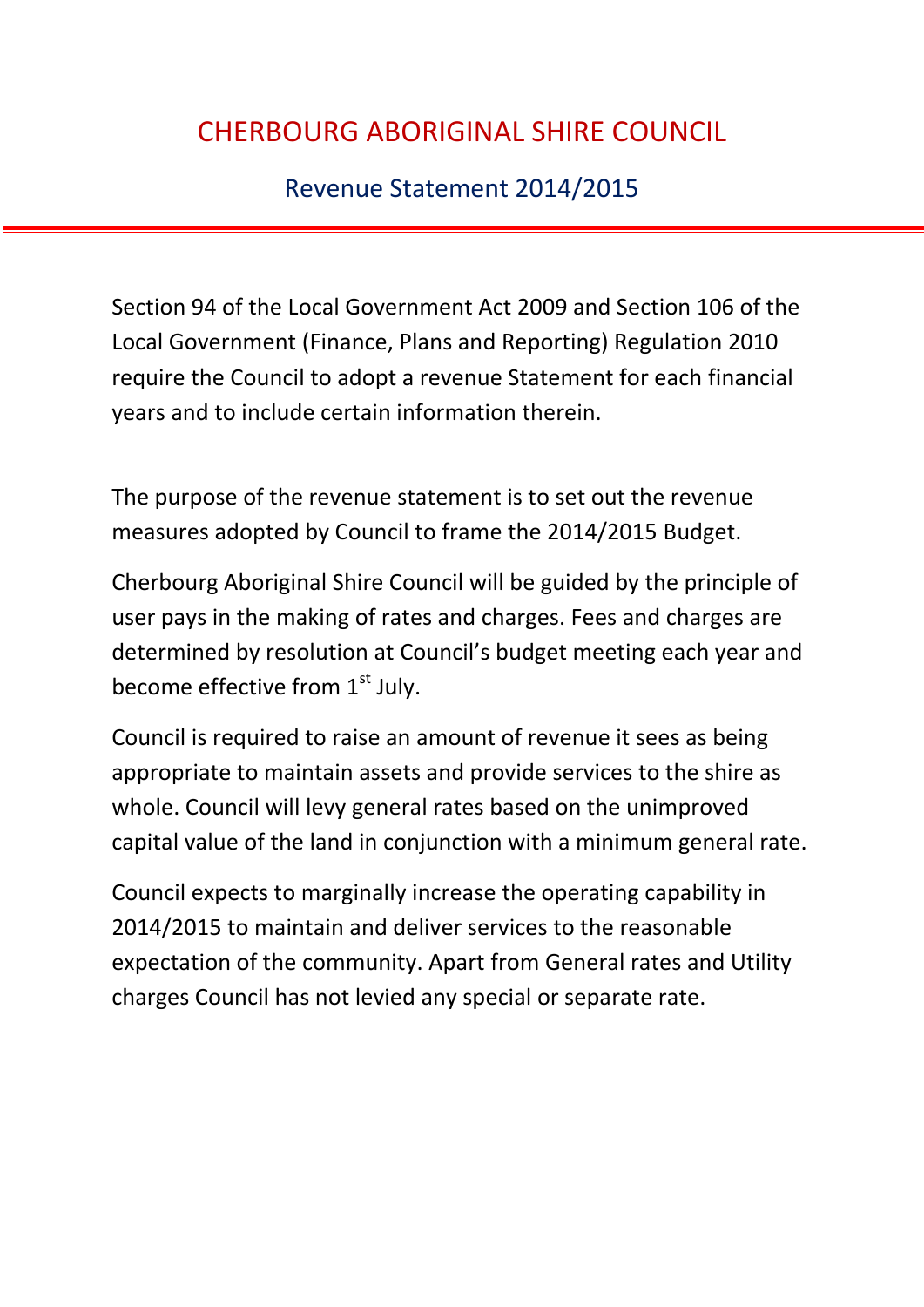## Fees and Charges schedule 2014/2015

### **ANIMAL REGISTRATIONS**

| <b>Dogs</b> | - Entire | \$50.00  |
|-------------|----------|----------|
|             | - Speyed | \$15.00  |
| Horses -    |          | \$100.00 |
| Cats        | - Entire | \$50.00  |
|             | - Speyed | \$10.00  |

#### **CEMETERIES**

| Excavate and internment - | \$1,495.00 |
|---------------------------|------------|
|---------------------------|------------|

### **OFFICE COPYING/PRINTING COSTS**

| Minutes of Council meeting (per copy) |                      | \$20.00 |
|---------------------------------------|----------------------|---------|
| Annual Report (per copy)              |                      | \$40.00 |
| Photocopies (per page)                | - A4 (black & white) | \$0.20  |
|                                       | - A3 (black & white) | \$0.25  |
|                                       | - A4 (Colour)        | \$0.50  |
|                                       | - A3 (Colour)        | \$0.60  |
| Outgoing faxes (per page)             |                      | \$1.00  |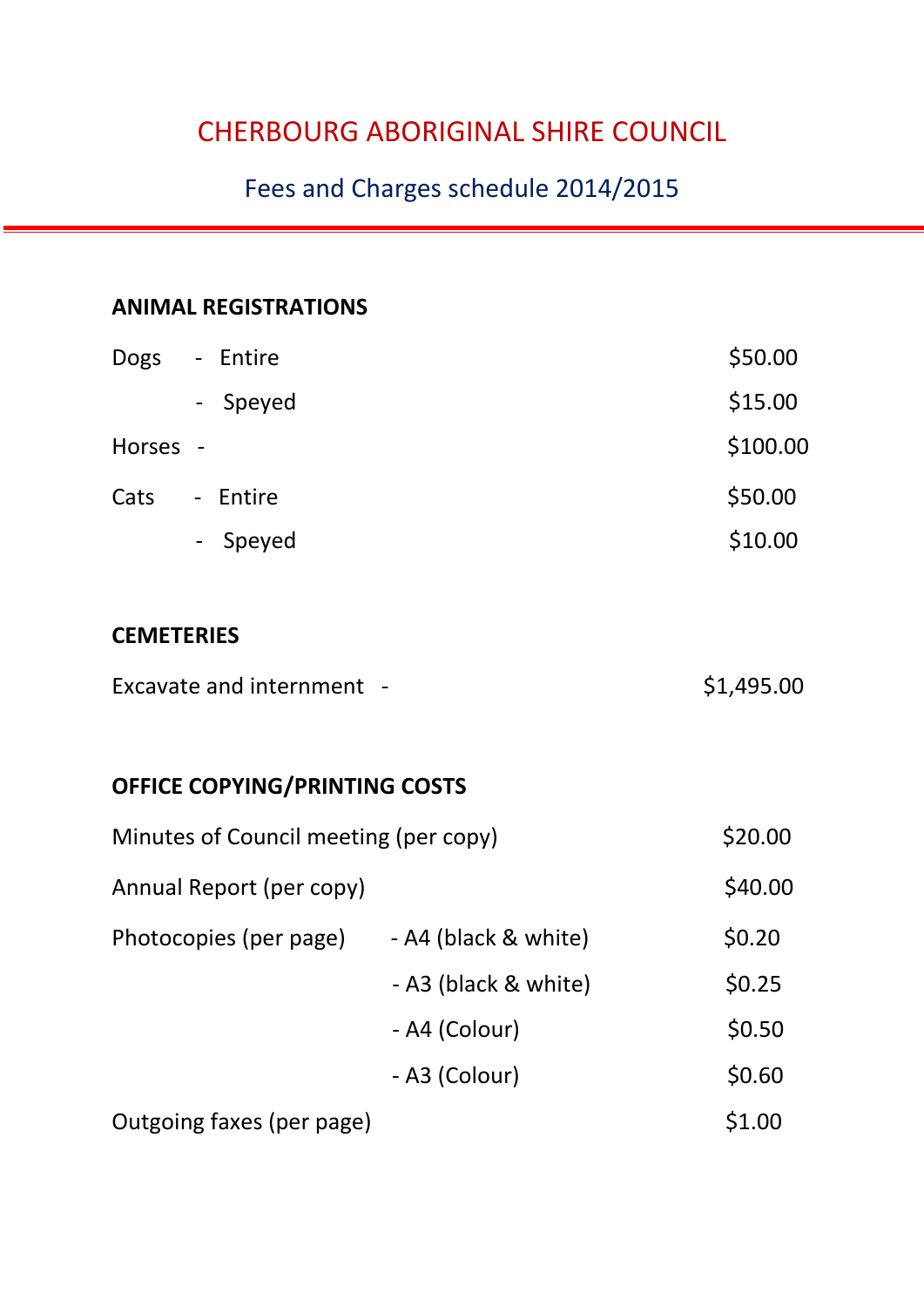## Fees and Charges schedule 2014/2015

#### **HIRE OF BUILDINGS**

| <b>Community Hall</b>                                       |                                                           | \$200.00 |
|-------------------------------------------------------------|-----------------------------------------------------------|----------|
| <b>Sports Complex</b>                                       |                                                           | \$150.00 |
| <b>Training Room</b>                                        |                                                           | \$150.00 |
| Hall Hire – Gundoo Day Care (per day)                       |                                                           | \$20.00  |
|                                                             | Bond per event (returned if building left clean/undamaged | \$200.00 |
| Key Security (returned if Key is returned back)             |                                                           | \$100.00 |
| SERVICE CHARGES – (increase of 2.6% from 2013/2014 charges) |                                                           |          |
|                                                             | Sewerage - 1 Pedestal                                     | \$420.00 |
|                                                             | - Extra Pedestal                                          | \$359.00 |
| Water                                                       | - per connection (residence)                              | \$415.00 |
|                                                             | - per connection (organisation)                           | \$820.00 |
| Garbage - per bin                                           |                                                           | \$338.00 |
|                                                             | Churches - Service Fees (per year)                        | \$431.00 |
| \$1,861.00<br>Internal Housing Charges – (per dwelling)     |                                                           |          |

#### **LEASE CHARGES**

| Barambah Medical Centre (per year) | \$2,000.00 |
|------------------------------------|------------|
| LGIP (JAG) – Service Fee           | \$1,023.00 |